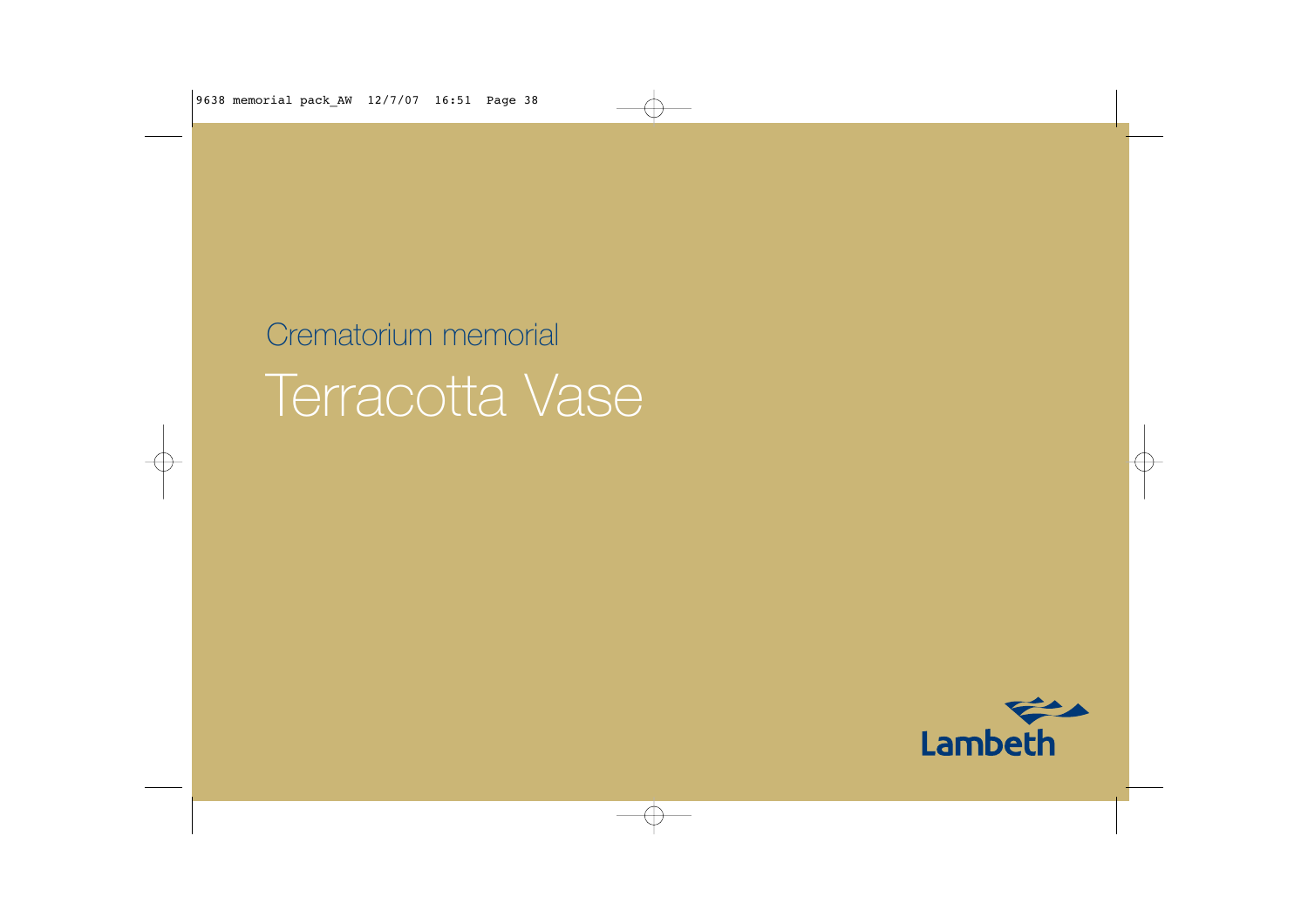These attractive vases are fixed onthe walls at the Crematorium, and provide families with a personalised vase for fresh flowers incorporating a granite plaque engraved with the inscription of your choice.

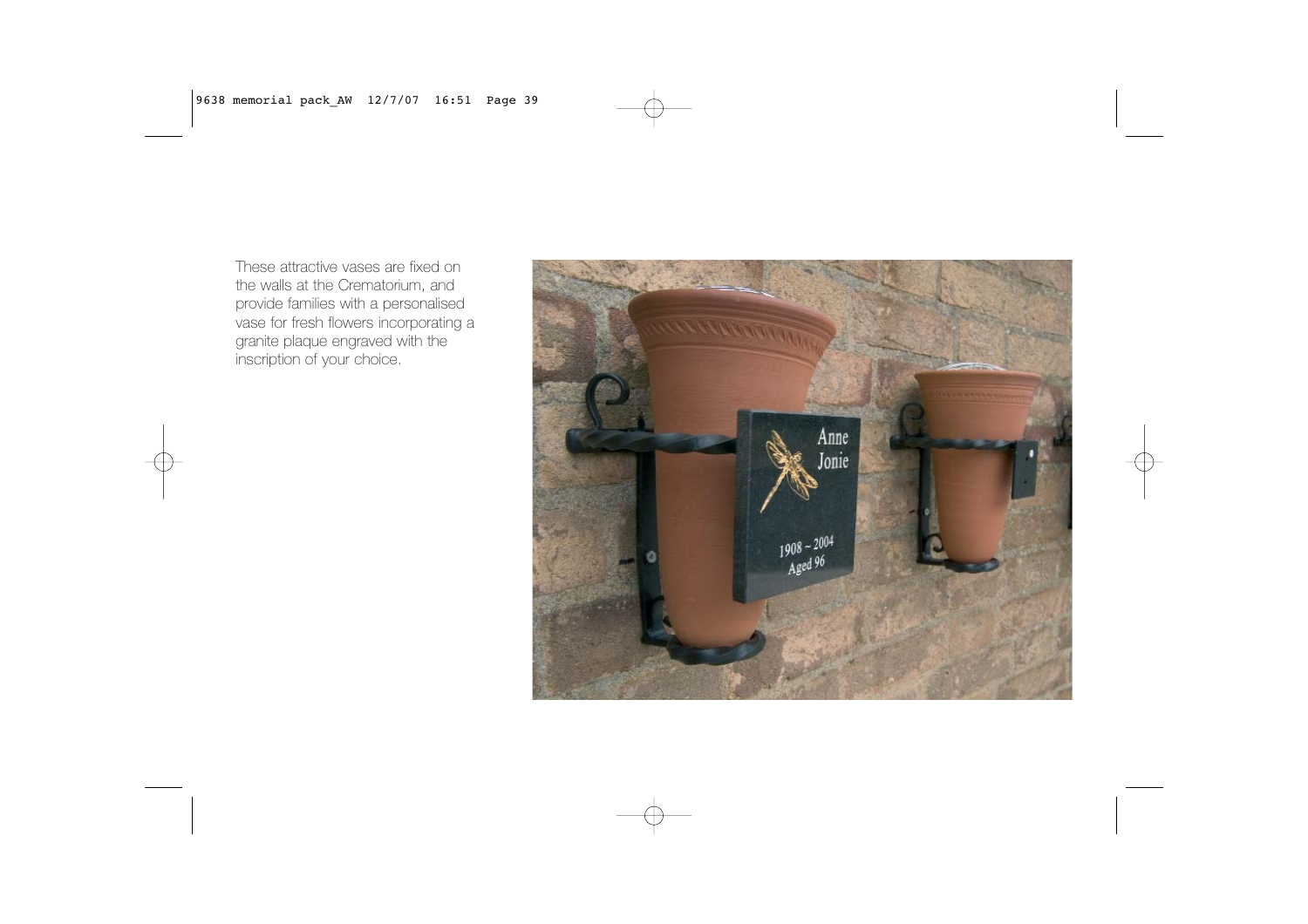# Terracotta vase

## **Guidelines for filling in inscription.**

The inscription required is to be written clearly in block capitals in the table below. Please write only one letter in each box, leaving an empty box between each word. Please be as precise as possible as mistakes cannot be rectified after production. All inscriptions will be centred, this guide box is only to aid your choice of inscription.